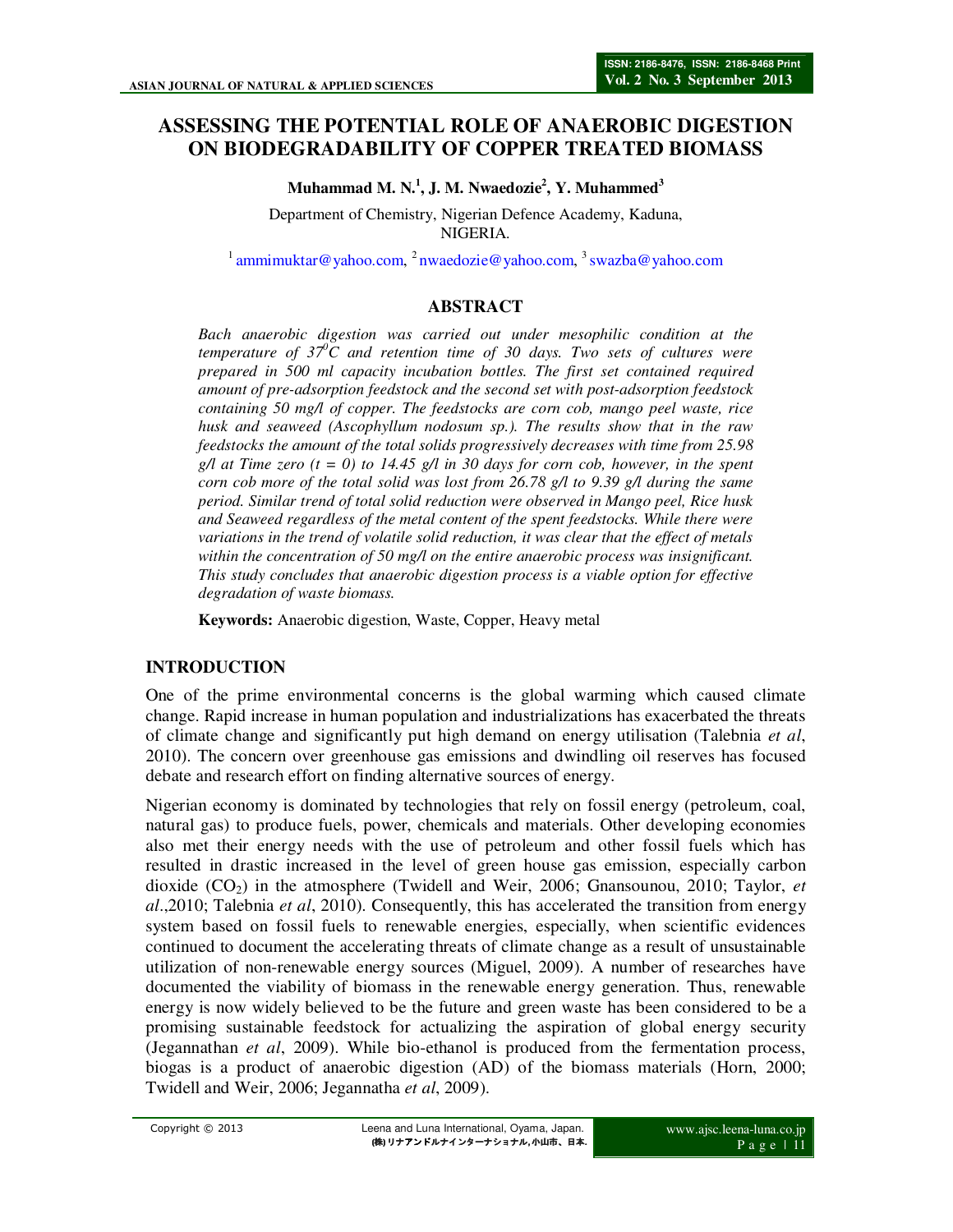Biomass such as agricultural wastes, municipal wastewater and green wastes present a promising renewable energy opportunity that could provide an alternative to the use of fossil resources. However, presence of toxic metals has been a source of concerns to the anaerobic digestion process. The effect of metals on anaerobic digestion process has been documented (Alkan et al, 1996; Chiu-Yen Lin, 1993; Zheng-Bo Yue et al, 2007). Anaerobic digestion has been the traditional method for separating sludge from municipal wastewater for ultimate disposal in landfill. However, the concentration of toxic metals contained in the sewage sludge is the determining factors governing its rate of agricultural application (Wong and Cheung, 1996). Moreover, Mata-Alvarez (2003) reported that toxic compounds could be degraded anaerobically depending on the technology applied and makes it an important option of waste management strategy worldwide.

AD consists of several interdependent, complex sequential and parallel biological reactions in the absence of oxygen, during which the products from one group of microorganisms serve as the substrates for the next, resulting in transformation of organic matter mainly into a mixture of methane and carbon dioxide (biogas) (Anthony and Wilson, 2009). Biogas is the product of complete digestion of biomass in the absence of oxygen. The reactions below show the various stages of anaerobic digestion process.

#### **Acidogenic Fermentation of Glucose**

| $CH_3(CH_2)$ , COOH + 2CO <sub>2</sub> + 2H <sub>2</sub><br>$C_6H_{12}O_6$                | $\left( 1\right)$ |
|-------------------------------------------------------------------------------------------|-------------------|
| $C_6H_1_2O_6 + 2H_2 \longrightarrow 2CH_3CH_2COOH + 2H_2O$                                | $\rm (ii)$        |
| $C_6H_{12}O_6 + 2H_2O$ $\longrightarrow$ $2CH_3COOH + 2H_2 + 2CO_2$                       | (iii)             |
| <b>Acetogenic Oxidation Reaction</b>                                                      |                   |
| $\bullet$ CH <sub>3</sub> COOH + CO <sub>2</sub> + 3H <sub>2</sub><br>$CH3CH2COOH + 2H2O$ | (iv)              |
| <b>Methanogenic Reactions</b>                                                             |                   |
| $CH_4 + CO_2$                                                                             | V                 |

 $4H_2 + CO_2$  CH<sub>4</sub> + 2H<sub>2</sub>O (vi)

(Adopted from Chanakya *et al.*, 2006).

In this light of the above, four organic feedstocks; Corn cob, Mango peel, Rice husk and Seaweed (*Ascophyllum nodosum)* have been considered in this study to evaluate their biodegradability using anaerobic digestion process with the aim of converting them to usable materials and assess the effect of toxic metal ions on the degradation process.

# **MATERIALS AND METHODS**

#### **Sample Collection and Preparation**

The seaweed (*A. nodosum*) was collected at the Broughty Ferry beach, Dundee, Scotland. The mango fruit was obtained commercially and the peel carefully removed manually, which was then air dried over night (T 22 °C  $\pm$  2 °C) for 24 hours. Rice husk was collected from a local rice mill in Kura, Kano state. Corn cob from edible zeamase was obtained from a local farmer.

Seaweed was washed separately with tap water to remove the sand and stones entangled in the sample. The seaweed and other feedstocks were dried separately in the oven at 105°C for 24 hours. Each of the four samples was blended into a powder using a commercial blender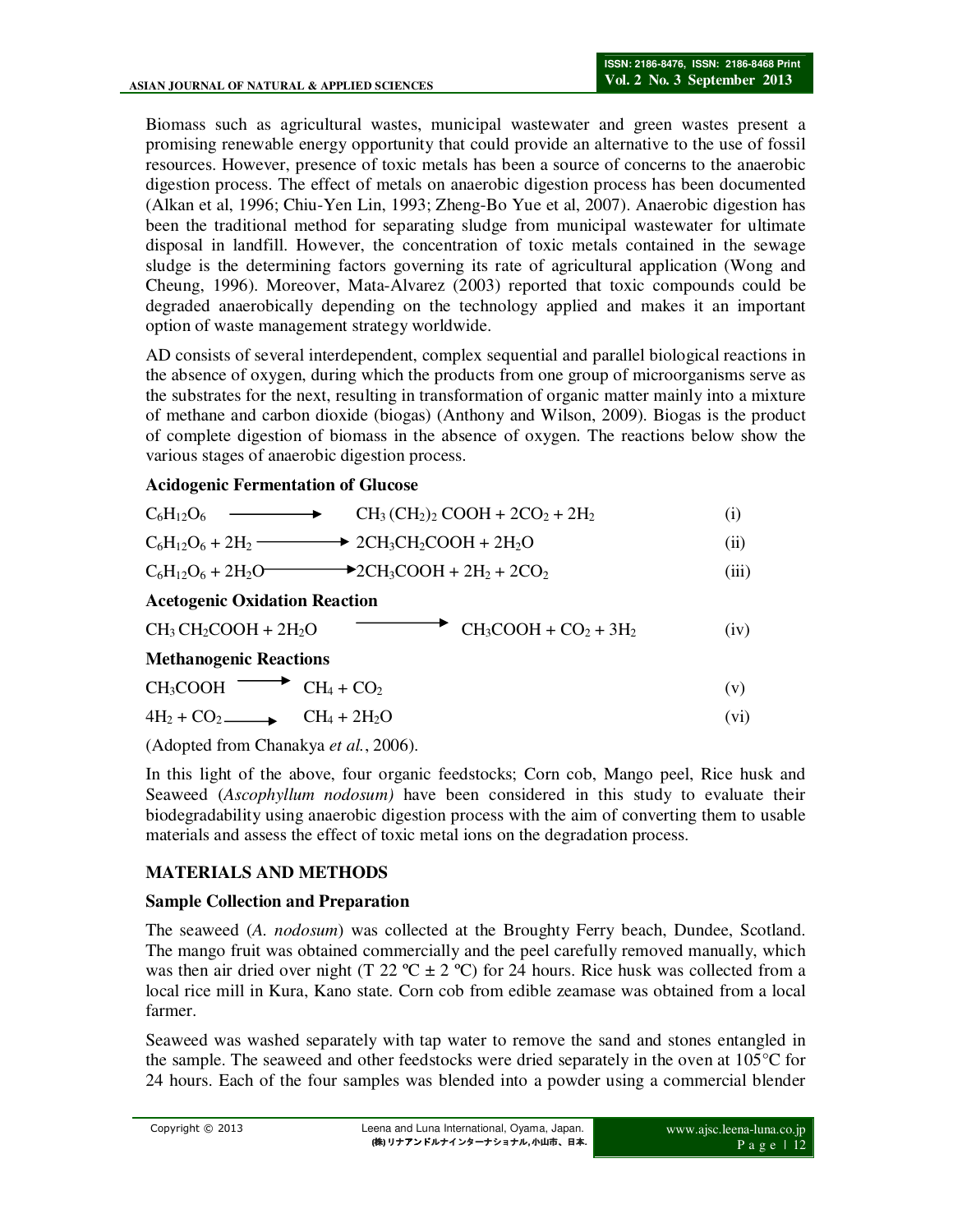and further reduced to finer particles of 0.5mm particle-size using Fritsch Rotor Speed Mill-Pulverised 14 and stored separately in clearly-labelled transparent containers.

#### **Preparation of Raw and Spent Feedstocks**

Two sets of feedstocks were prepared in this study. The first set consists of four raw feedstocks (Corn cob, Mango peel, Rice husk and Seaweed) devoid of any metal treatment and were used in their natural forms after washing, drying and pulverising. In the second set, same feedstocks were separately dosed with 50 mg/l of copper solution and labelled spent feedstock.

#### **Seed Inoculums**

The anaerobic digester sludge (seed inoculums) was obtained from mesophilic anaerobic digester at a Wastewater Treatment Plant in Hatton Dundee, Scotland in the United Kingdom.

#### **Preparation of Non-Growth Medium**

Non-growth medium was prepared for the anaerobic digestion process using the following compounds;  $KH_2PO_4$ ,  $K_2HPO_4$ ,  $MgSO_4$ .7 $H_2O$ ,  $CaCl_2$ ,  $FeCl_3$ ,  $KCl$ ,  $CoCl_2$  and  $NiCl_2$  (Table 1). The required amount of each of the reagents was carefully measured using top digital high precision balance. The medium provided the essential nutrients required by the microorganisms (Horn, 2000).

#### **Preparation of Culture for Batch Digesters**

10 g of each of the four raw feedstocks was weight into the first four  $500 \text{ cm}^3$  incubation bottles, followed by adding 110 cm<sup>3</sup> of seed inoculum and make up to 400 cm<sup>3</sup> with non growth medium. The same procedure was adopted for the spent feedstocks in the second sets of four  $500 \text{ cm}^3$  capacity bottles and the blank contain only seed sludge and the medium as shown in Table 2.

#### **Anaerobic Digestion Studies**

The anaerobic digestion was carried out under mesophilic condition at the temperature of 37  $\rm{^0C}$  and 30 days retention time. The method of digestion employed for this study was wet digestion (Attal *et al.*, 1992; Ortega *et al.,* 2008).

# **1000 mg/l Copper**

This was prepared by dissolving 1.000 g of copper metal (Cu) in a minimum volume of (1:1)  $HNO<sub>3</sub>$  in a 100 cm<sup>3</sup> beaker. The resultant solution was quantitatively transferred into a clean dried 1 liter volumetric flask and diluted to mark with  $1\%$  (v/v) HNO<sub>3</sub> (Perkin Elmer, 1996). This solution was transferred into cleaned plastic bottles, labelled and kept for further use. Working standard solution of the metal was prepared using dilution ratio as follows;

 $C_1V_1 = C_2V_2$ 

Where;

 $C_1$  = Concentration of the stock solution (mg/l).

 $V_1$  = Volume of stock solution required to make the dilute solution (ml).

 $C_2$  = Concentration of required dilute solution (mg/l).

 $V_2$  = Volume of dilute solution required (ml).

#### **Physicochemical Analysis**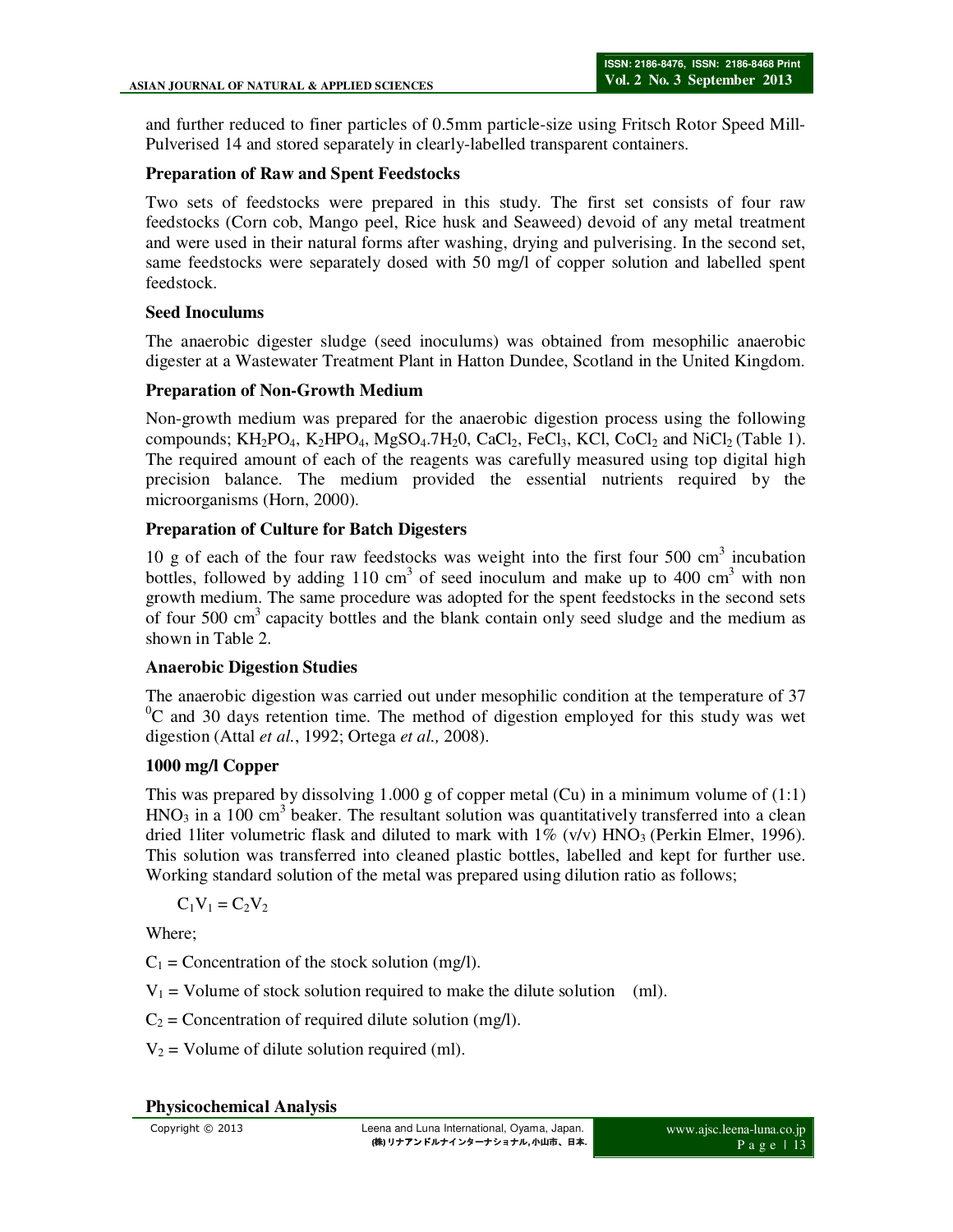The physicochemical analysis was carried out by measuring 20  $\text{cm}^3$  of homogenized samples from the incubation bottles at different time interval. The sample was collected in the following times interval (in days)  $t = 0, 1, 2, 3, 4, 7, 10, 13, 19, 25$  and 30 for the volatile solids (VS) determination. During the time intervals, the pH of each of the sample was also determined. The pH values were monitored using a pH meter (Hanna Educational pH Meter HI 208). Moisture content and volatile solid were measured gravimetrically by drying at 105 <sup>0</sup>C for 24 hours and incineration at 540 <sup>0</sup>C for 3 hour respectively. All other parameters were determined according to standard procedure set by APHA, 1992.

| S/N            |                                      | Needed Concentration (g/l) |
|----------------|--------------------------------------|----------------------------|
| $\mathbf{1}$   | $KH_2PO_4$                           | 27                         |
| $\overline{c}$ | K <sub>2</sub> HPO <sub>4</sub>      | 35                         |
| 3              | MgSO <sub>4</sub> .7H <sub>2</sub> O | 0.05                       |
| 4              | CaCl <sub>2</sub>                    | 0.05                       |
| 5              | FeCl <sub>2</sub>                    | 0.051                      |
| 6              | <b>KCl</b>                           | 0.051                      |
| 7              | CoCl <sub>2</sub>                    | 0.01                       |
| 8              | NiC <sub>12</sub>                    | 0.01                       |

| Table 1. Non growth medium |  |  |  |  |  |
|----------------------------|--|--|--|--|--|
|----------------------------|--|--|--|--|--|

| Table 2. Composition of cultures in batch digesters |  |
|-----------------------------------------------------|--|
|-----------------------------------------------------|--|

| S/N          | Feedstock                    | Amount of<br>Feedstock(g) | Amount of<br><i>Inoculum</i> $(cm3)$ | Non growth<br>Medium $(cm3)$ |
|--------------|------------------------------|---------------------------|--------------------------------------|------------------------------|
| $\mathbf{1}$ | Corn cob (pre-adsorption)    | 10                        | 110                                  | 290                          |
| 2            | Mango peel (pre-adsorption)  | 10                        | 110                                  | 290                          |
| 3            | Rice husk (pre-adsorption)   | 10                        | 110                                  | 290                          |
| 4            | Seaweed (pre-adsorption)     | 10                        | 110                                  | 290                          |
| 5            | Corn cob (post-adsorption)   | 10                        | 110                                  | 290                          |
| 6            | Mango peel (post-adsorption) | 10                        | 110                                  | 290                          |
| 7            | Rice husk (post-adsorption)  | 10                        | 110                                  | 290                          |
| 8            | Seaweed (post-adsorption)    | 10                        | 110                                  | 290                          |
| 9            | <b>Blank</b>                 |                           | 110                                  | 290                          |

#### **RESULTS AND DISCUSSION**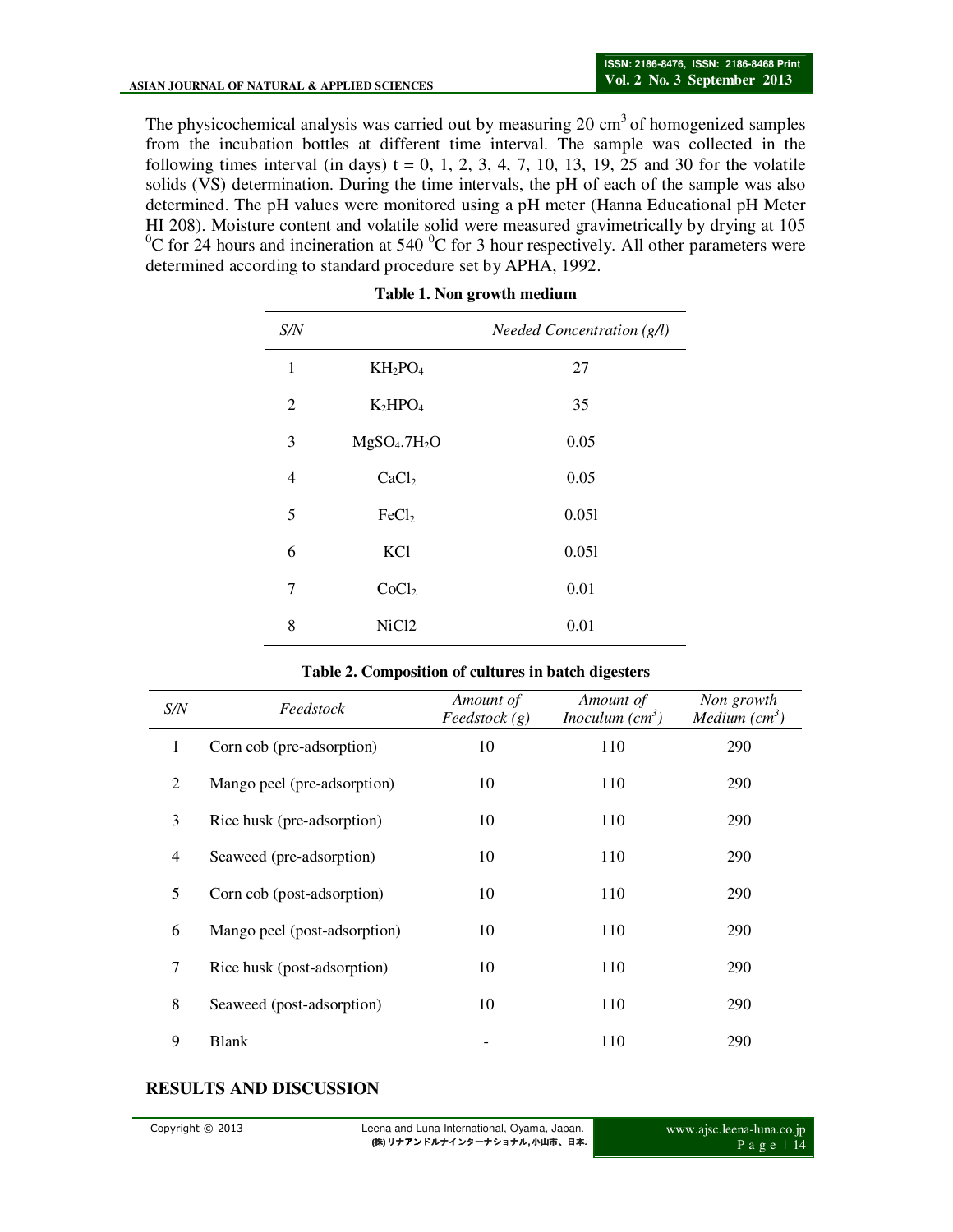#### **Reduction of Total Solids and Volatile Solids Concentration with Time**

Both the total solids and volatile solids present in the samples were determined at Time intervals  $(t = 0, 1, 2, 3, 4, 7, 10, 13, 19, 25, 30, 30, 30)$  during the anaerobic digestion process. Table 3 shows the variation in concentration of total solids from Time  $0 - 30$  days in both the raw and spent feedstocks under study. In the raw feedstocks the amount of the total solids progressively decreases with time from 25.98 g/l at Time zero  $(t = 0)$  to 14.45 g/l in 30 days for corn cob, however, in the spent corn cob more of the total solid was lost from 26.78 g/l to 9.39 g/l during the same period. Similar trend of total solid reduction were observed in Mango peel, Rice husk and Seaweed regardless of the metal content of the spent feedstocks. At  $t = 0$ , the total solid was 30.42 g/l in the pre-adsorption mango peel. While it was expected to reduce as a result of the metabolic activities of bacteria, the value was raised to 34.44 g/l on the second day. This might be due to over flow of the suspended solid material from the incubation bottle during the daily measurement of the culture. Since the culture was a composite mixture of three different materials and the measurement was done manually, such variation in the amount of total solid and volatile solid is likely. Thus, it was recurrent in all the feedstocks across the total solid and volatile solid as shown in table 3 and 4. However, there was generally significant reduction of both total and volatile solid from  $t = 0$  to  $t = 30$ .

The variations in volatile solid reduction are presented in Table 4. The volatile solids represent the biodegradable fraction of total solids which account for all the solids available for bioconversion to methane and other gases during the anaerobic digestion process. Volatile solid reduction also followed similar pattern with the total solid as shown in Table 4. There was gradual loss of the volatile solid in the raw Seaweed feedstock from 19.36 g/l to 4.63 g/l at  $t = 0$  and  $t = 30$  days respectively.

| Time           |       | Corn Cob $(g/l)$ |       | Mango peel (g/l) |       | Rice Husk(g/l) |       | Seaweed(g/l) | Blank |
|----------------|-------|------------------|-------|------------------|-------|----------------|-------|--------------|-------|
| (Day)          | Raw   | <i>Spent</i>     | Raw   | Spent            | Raw   | <i>Spent</i>   | Raw   | Spent        | (g/l) |
| $\theta$       | 25.98 | 26.78            | 30.42 | 31.56            | 21.06 | 20.73          | 31.67 | 31.36        | 10.67 |
| $\mathbf{1}$   | 18.13 | 17.71            | 31.44 | 26.43            | 18.24 | 18.17          | 29.77 | 30.36        | 8.21  |
| $\overline{2}$ | 22.27 | 23.76            | 34.44 | 25.97            | 17.87 | 16.9           | 29.38 | 30.73        | 7.38  |
| 3              | 19.57 | 21.55            | 25.66 | 24.27            | 16.78 | 13.78          | 24.36 | 26.75        | 5.11  |
| $\overline{4}$ | 17.25 | 13.18            | 21.64 | 21.66            | 13.76 | 9.73           | 19.28 | 21.6         | 3.84  |
| 7              | 23.66 | 21.94            | 24.73 | 23.08            | 16.08 | 11.72          | 28.18 | 26.27        | 3.96  |
| 10             | 22.1  | 24.08            | 32.82 | 27.7             | 16.2  | 13.03          | 27.31 | 24.93        | 3.75  |
| 13             | 25.26 | 23.16            | 27.84 | 27.95            | 15.42 | 13.59          | 26.57 | 25.18        | 5.52  |
| 19             | 26.5  | 24.07            | 30.82 | 26.05            | 15.37 | 14.08          | 24.77 | 28.48        | 7.59  |
| 25             | 17.62 | 11.53            | 21.05 | 20.55            | 12.93 | 9.16           | 19.04 | 18.56        | 3.23  |
| 30             | 14.45 | 9.39             | 18.94 | 18.67            | 10.25 | 8.94           | 17.53 | 17.72        | 3.01  |

**Table 3. Variation of Total Solids (TS) with Time in Various Sample of Feedstock** 

**Table 4. Variation of Volatile Solids (VS) with Time in Various Sample of Feedstock**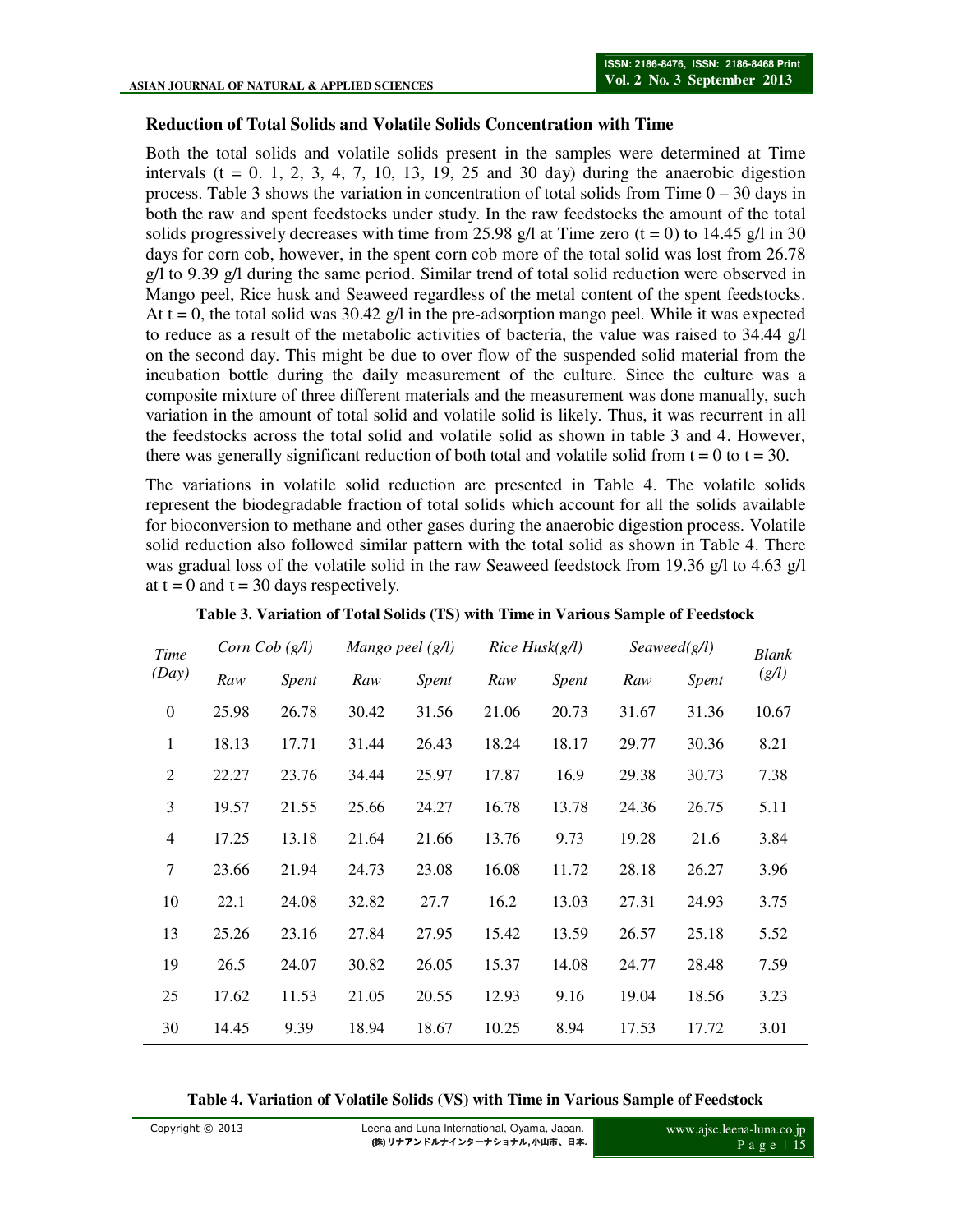#### **ASIAN JOURNAL OF NATURAL & APPLIED SCIENCES**

| Time<br>(Day)  | Corn Cob $(g/l)$ |       | Mango peel $(g/l)$ |       | Rice Husk(g/l) |       | Seaweed(g/l) |       | <b>Blank</b> |
|----------------|------------------|-------|--------------------|-------|----------------|-------|--------------|-------|--------------|
|                | Raw              | Spent | Raw                | Spent | Raw            | Spent | Raw          | Spent | (g/l)        |
| $\theta$       | 18.34            | 18.89 | 22.76              | 23.29 | 12.16          | 11.03 | 19.36        | 23.02 | 2.81         |
| $\mathbf{1}$   | 11.93            | 11.97 | 22.68              | 18.88 | 10.38          | 10.01 | 18.72        | 20.07 | 2.37         |
| $\overline{2}$ | 16.1             | 17.13 | 22.55              | 17.2  | 9.54           | 8.23  | 17.71        | 18.95 | 2.1          |
| 3              | 12.91            | 16.71 | 15.64              | 16.49 | 9.32           | 7.05  | 15.18        | 16    | 1.9          |
| 4              | 13.52            | 10.76 | 15.31              | 17.36 | 8.73           | 5.69  | 13.65        | 15.15 | 1.64         |
| $\tau$         | 16.13            | 14.76 | 16.09              | 15.19 | 10.24          | 6.92  | 16.39        | 17.23 | 1.51         |
| 10             | 14.88            | 17.17 | 19.71              | 18.92 | 7.79           | 7.31  | 15.38        | 16.01 | 2.08         |
| 13             | 14.44            | 14.9  | 16.57              | 18.41 | 8.54           | 6.86  | 14.48        | 15.63 | 1.89         |
| 19             | 13.53            | 12.21 | 16.75              | 20.49 | 6.7            | 6.12  | 13.27        | 16.11 | 1.91         |
| 25             | 10.86            | 7.55  | 13.76              | 13.32 | 6.02           | 5.24  | 9.84         | 8.98  | 1.02         |
| 30             | 6.54             | 4.03  | 6.48               | 5.97  | 3.85           | 3.17  | 4.63         | 3.73  | 0.61         |



Appendix 1. Reduction of volatile Solid (VS) in Seaweed

The data of table 3 and 4 were analysed and presented in appendix 1 - 4, which show the overall trend in reduction of the volatile solid. The graphs in appendix 1 show progressive volatile solids reduction with time during the anaerobic digestion in both raw and spent seaweed. There was a significant reduction in the amount of volatile solids in the first 5 days which could be attributed to the corresponding rapid hydrolysis of the readily biodegradable fraction of the feedstocks as supported by available literature (Akunna *et al.,* 2007). This rapid reduction in volatile solids occurred in seaweed despite the metal content of the post adsorbent feedstock (appendix 1).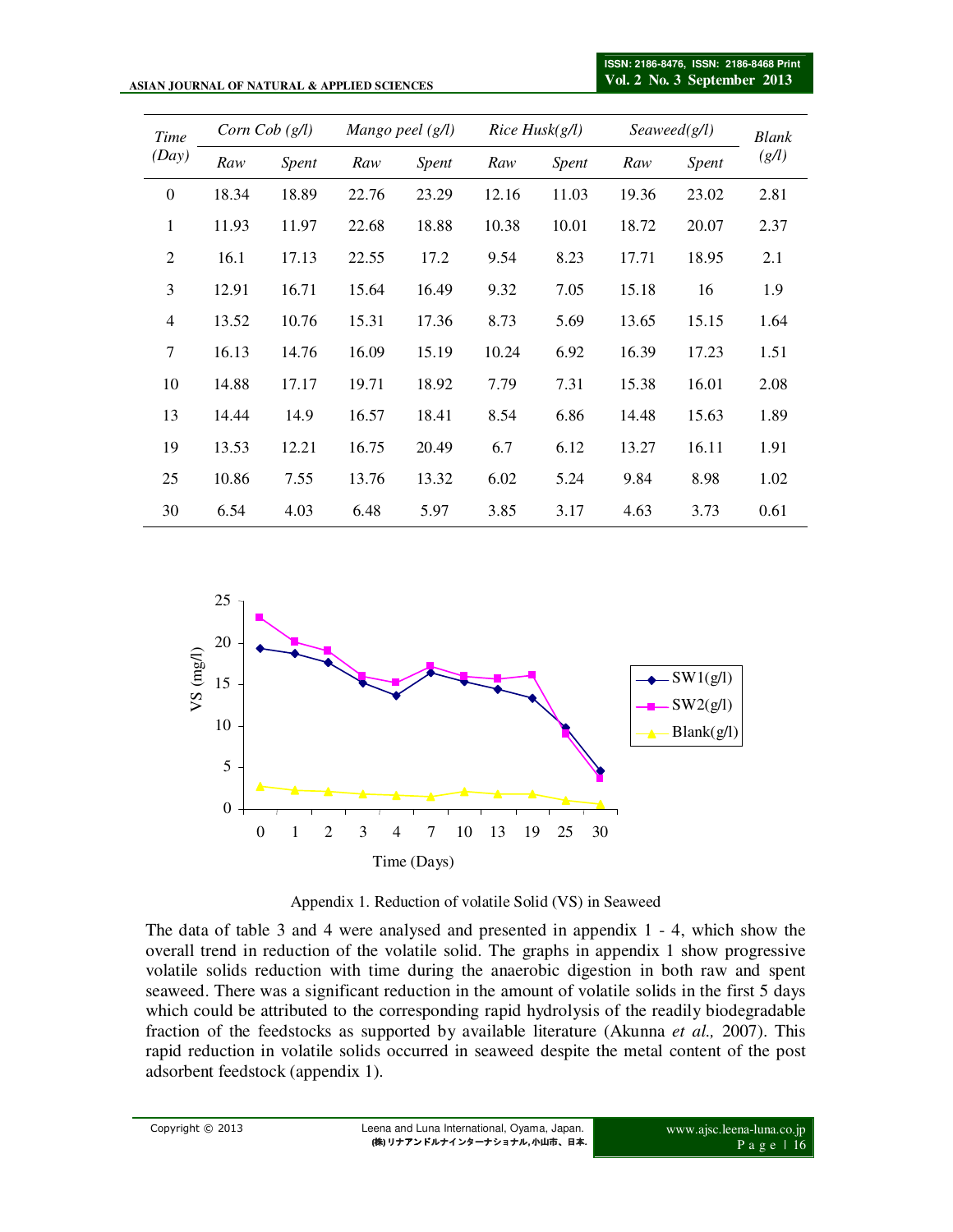

Appendix 2. Reduction of volatile solid in Rice husk



Appendix 3. Reduction of volatile solid in Mango peel



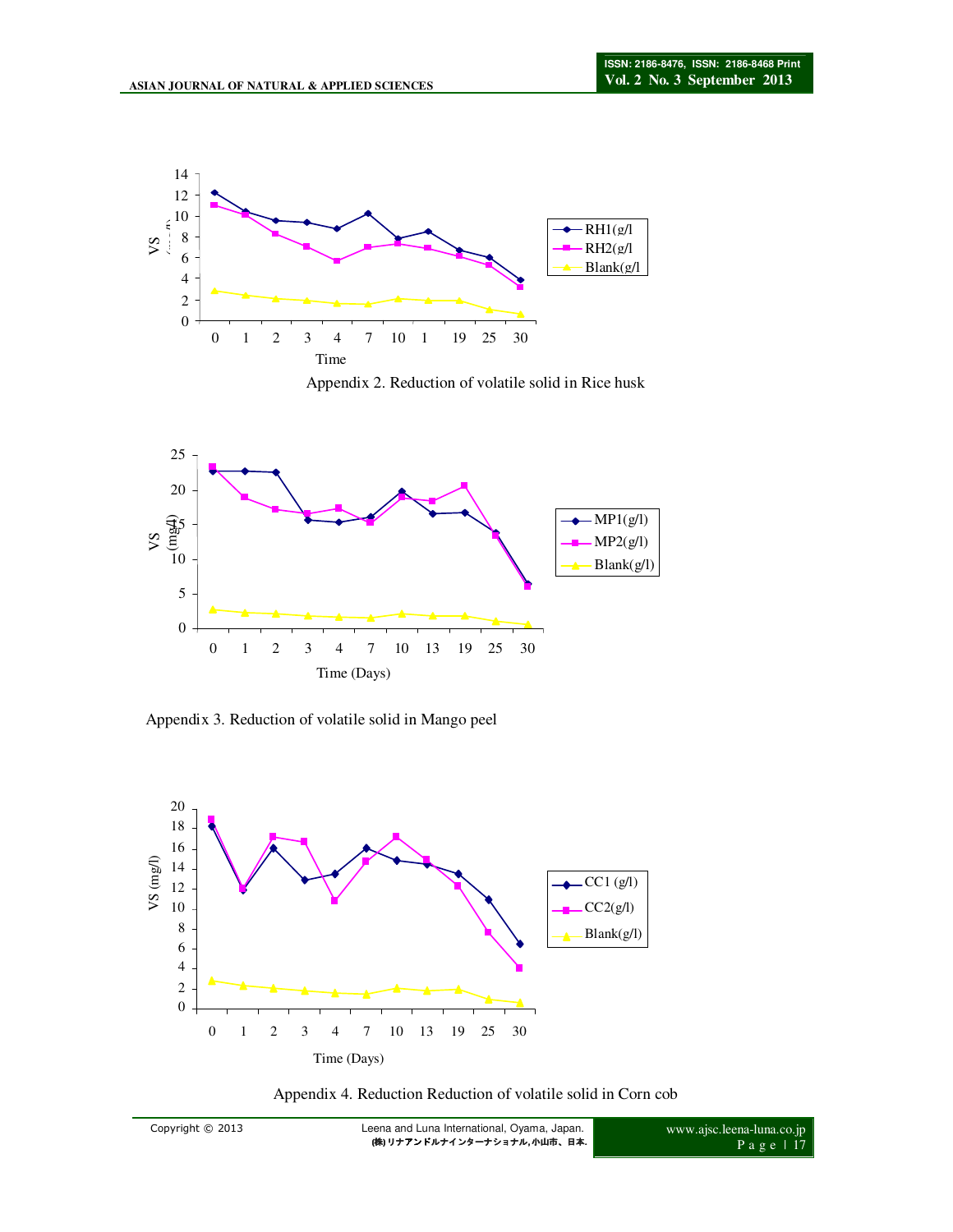Although, studies have shown that heavy metals could disturb the anaerobic digestion process (Robert *et al*., 1989), but it was observed that there was insignificant differences in volatile solids reduction in both raw and spent feedstocks. However, higher reduction was observed in the raw rice husk and mango peel as indicated in appendix 2 and 3 respectively. These results show that the metal content in the spent feedstocks do not have significant impact on the reduction pattern of both total solids and volatile solids. However, there were variations in the trend of reduction as indicated in appendix  $1 - 4$ .

# **CONCLUSION**

This study concludes that anaerobic digestion process is a viable option for effective degradation waste biomass. The study shows that the effect of metals on total solid and volatile solid was insignificant and effective anaerobic digestion of all the feedstocks tested in this study could be achieved regardless of metal concentration of up to 50mg/l. It was also shown that the metals content of the feedstocks were concentrated in the slurry by-product of the anaerobic digestion process and thus, become easier for recovery.

# **REFERENCES**

- [1] Akunna, J. C., Abdullahi, Y. A. & Stewart, N. A. (2007). Anaerobic digestion of municipal solid wastes containing variable proportions of waste types. *Water Science & Technology, 56*(8), 143–149.
- [2] Alkan, G., Anderson, G. K. & Ince, O. (1996). Toxicity of Trivalent Chromium in the Anaerobic Digestion Process. *Wat. Res., 3*, 731–741.
- [3] American Public Health Association, (APHA) 1992. *Standard Method for the examination of water and wastewater*, Eighteen ed., Greenberg A.E., Clesceri, L.S., Eaton, A.D.(Eds), American Public Health Association,Washington,DC,USA.
- [4] Anthony, M. M. & Wilson, P. (2009). Biogas technology research in selected sub-Saharan African countries – A review. *African Journal of Biotechnology, 8(*2), 116- 125,
- [5] Attal, A., Akunna, J.C., Camacho, P., Salmon, P. & Paris, I. (1992). Anaerobic degradation of municipal waste in landfill. *Wat. Sci. Technol., 25*(7), 243-253.
- [6] Chiu-Yue, L. (1993). Effect of heavy metals on acidogenesis in anaerobic digestion. Wat*. Res., 27*(1), 147–152.
- [7] Gnansounou, E. (2010). Production and use of lignocellulosic bioethanol in Europe: Current situation and perspectives. *Bioresource Technology, 101*, 4842–4850
- [8] Horn, S. J., Aasen, I. M. & Ostgaard, K. (2000). Ethanol production from seaweed extract. *Journal of Industrial Microbiology and Biotechnology, 25*, 249-254
- [9] Jegannathan, K. R., Chan, E. & Ravindra, P. (2009). Harnessing biofuels: A global renaissance in energy production? *Renewable and Sustainable Energy Reviews,* 13, 2163-2168.
- [10] Mata-Alvarez, J. (2003). *Biomethanization of the organic Fraction of Municipal Solid Waste*.I.W.A publishing, London.
- [11] Miguel, M. (2009). *Feed-in-Tariffs: Accelerating the Deployment of renewable*